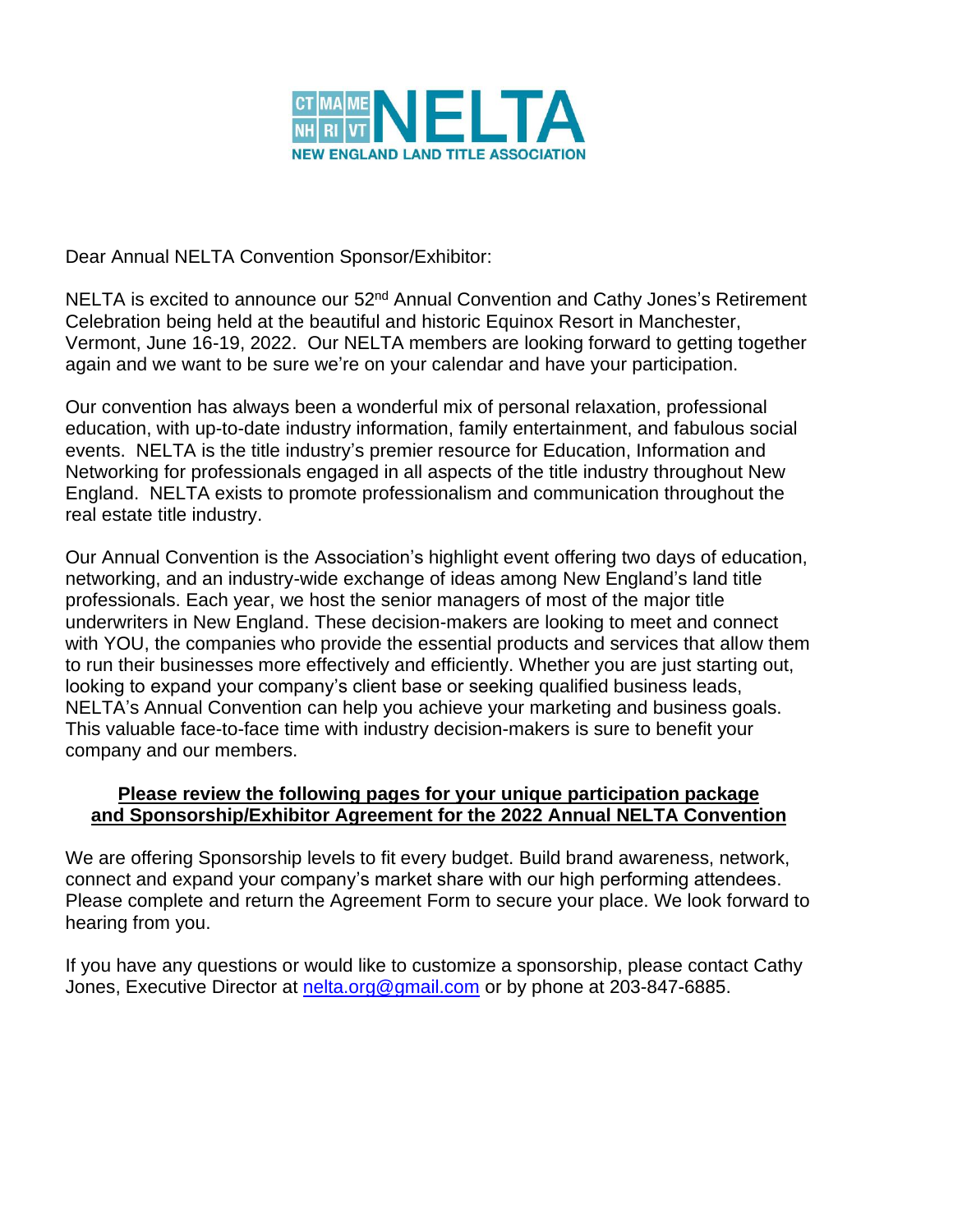

## **2022 Annual Convention Sponsorship Opportunities**

## **DIAMOND (Exclusive) – Cost \$2,000.00 SOLD**

- Special Recognition as the Diamond Sponsor throughout the weekend.
- Sponsor of our Opening Evening Cocktail Reception on Thursday night.
- If you are **NOT** a title company or underwriter, you have the option to have an exhibit table in our exhibit area and inclusion in the NELTA Convention Program
- Signage throughout the event
- Logo with hyperlink as Sponsor on the NELTA website through April 1, 2023
- Top Listing among all sponsors in promotional materials and Convention Program
- If you take advantage of the exhibit space, a company representative to announce any give-a-ways you may have at the Prize drawing at the end of the seminar sessions on Saturday morning

## **Platinum (Exclusive) – Cost \$1,500.00**

- Recognition as Prize Sponsor for winners of the Annual Golf Tournament. Prizes awarded at the President's Banquet Saturday evening where the new NELTA Board of Directors is installed
- Signage at The Equinox Golf Course and throughout the event
- If you are **NOT** a title company or underwriter, you have the option to have an exhibit table in our exhibit area and inclusion in the NELTA Convention Program
- Logo with hyperlink as Sponsor on the NELTA website through April 1, 2023
- Top Two listing among all sponsors in promotional materials and Convention Program
- If you take advantage of the exhibit space, a company representative to announce any give-a-ways you may have at the Prize drawing at the end of the seminar sessions on Saturday morning

## **Gold (2 AVAILABLE) – Cost \$1,000.00**

- Co-Sponsor of Breaks on Friday and Saturday mornings during the Seminar Sessions with Recognition Signage at the Break Tables
- If you are **NOT** a title company or underwriter, you have the option to have an exhibit table in our exhibit area and inclusion in the NELTA Convention Program
- Signage throughout the event
- Logo with hyperlink as Sponsor on the NELTA website through April 1, 2023
- Top Five listing in promotional materials and Convention Program
- If you take advantage of the exhibit space, a company representative to announce any give-a-ways you may have at the Prize drawing at the end of the seminar sessions on Saturday morning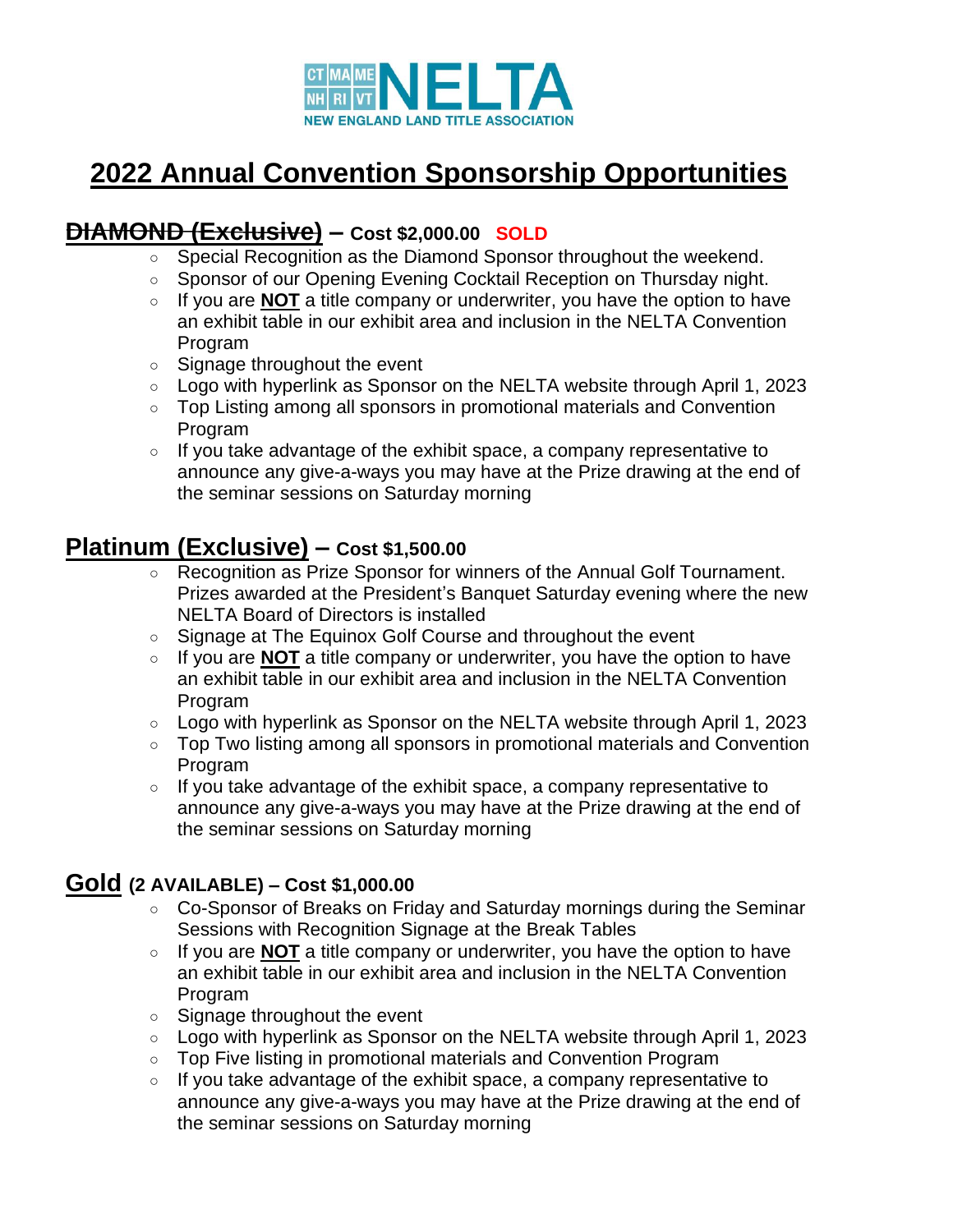

### **Silver (2 AVAILABLE) – Cost \$750.00 1 SOLD, 1 STILL AVAILABLE**

- Audio-Visual Sponsor for Seminar Sessions on Friday and Saturday
- If you are **NOT** a title company or underwriter, you have the option to have an exhibit table in our exhibit area and inclusion in the NELTA Convention Program
- Signage throughout the event
- Logo with hyperlink as Sponsor on the NELTA website through April 1, 2023
- Sponsor listing in promotional materials and Convention Program
- If you take advantage of the exhibit space, a company representative to announce any give-a-ways you may have at the Prize drawing at the end of the seminar sessions on Saturday morning

 $\circ$ 

### **Bronze - Cost \$500.00**

- Signage throughout the event
- Logo with hyperlink as Sponsor on the NELTA website through April 1, 2023
- Sponsor listing in promotional materials and Convention Program
- Option to choose one of the following sponsorship benefits:

### **Bronze Sponsor Benefits (Choose One/ First-Come, First-Served):**

- \$100.00 Amazon Gift Card (5 Available) Will be given out at the Prize drawing at the end of the seminar sessions on Saturday morning
- Cart Sponsor for the Annual Golf Tournament (4 Available)
- Lanyards Provide lanyards for all attendees with your company logo

**NOTE: For maximum interaction with all attendees, each attendee will receive a card to be stamped by every exhibitor. All completed cards will be entered into a drawing for \$100 Amazon Gift Cards and any additional give-a-ways provided by Sponsors/Exhibitors. Prizes will be acknowledged from each Sponsor/Exhibitor.**

### **Exhibitor - Cost: \$350 Additional Exhibit Staff \$60**

- $\overline{\circ}$  Logo with Hyperlink on NELTA Annual Convention web page & in Convention Program
- $\circ$  Location is the exhibit and break area just outside Seminar Sessions
- o Exhibit table, Wi-Fi, chair and electric included

#### **Disclaimers**

1) Our Convention is subject to the state of affairs regarding COVID. NELTA will be following the guidance of the Centers for Disease Control (CDC), the Vermont Department of Health and The Equinox, as far as gathering sizes, social distancing and masks. If we need to shift our Convention from an in-person event to something else, we will provide you with a full refund of your sponsorship/exhibit fee.

2) Exhibits will be assigned on a first-come, first-served basis and NELTA will do everything in its power to accommodate all exhibitors and work with sponsors on alternate benefits if necessary.

**NOTE: Title Companies and Underwriters may NOT exhibit. (Think Switzerland) <b>We would love to have you as one of our Gold, Silver or Bronze Sponsors**

If you have any further questions regarding exhibitor, payment or facility services/specifications, please contact NELTA, at 203-847-6885 or [nelta.org@gmail.com](mailto:nelta.org@gmail.com)

Thank you again for participating in NELTA's 2022 Annual Convention. We look forward to seeing you there.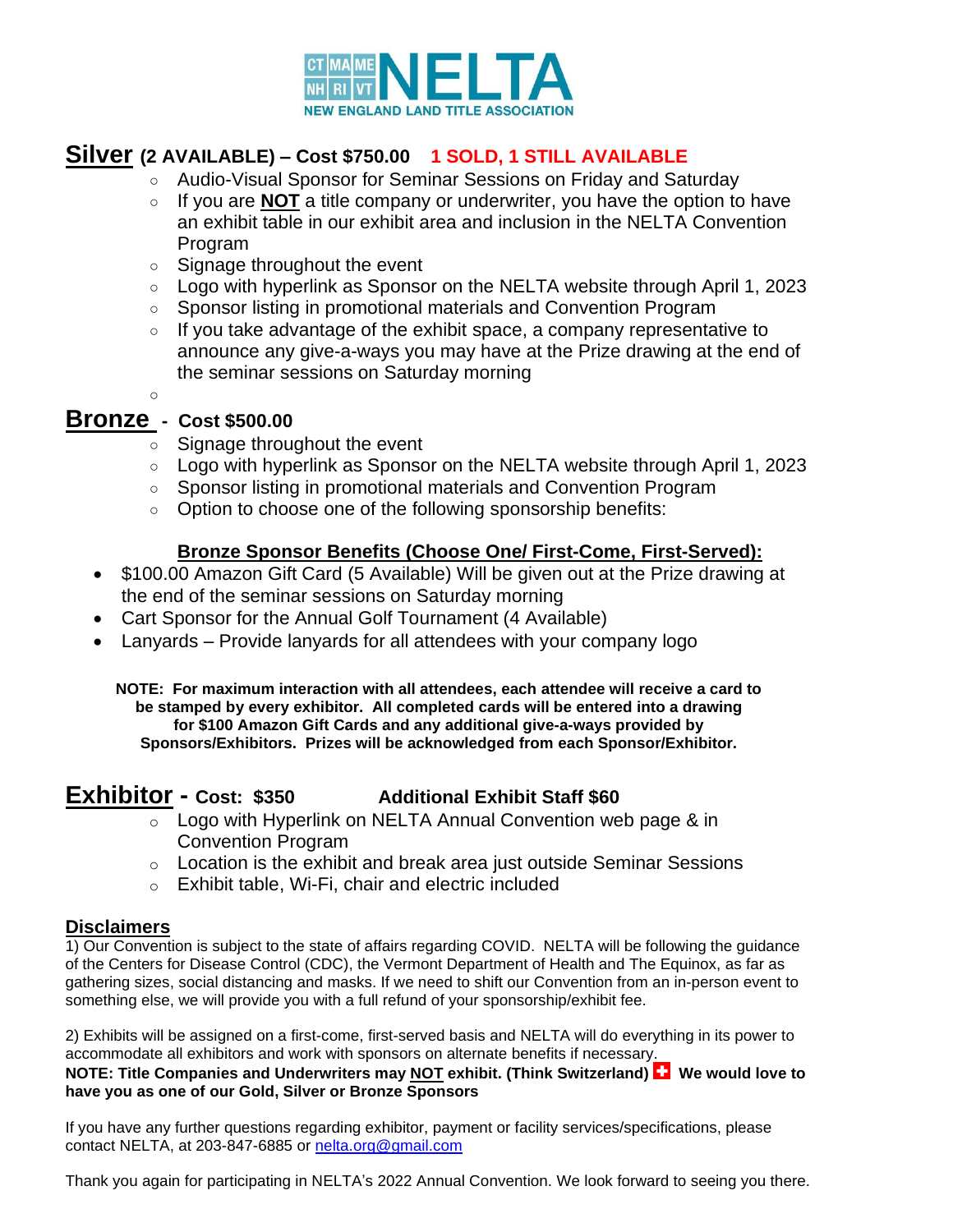## **NELTA 2022 Annual Convention Sponsorship/Exhibitor Agreement June 16-19, 2022**

| Address __                                                                                                                              |                                                                                                                                                                                                                                                                         |
|-----------------------------------------------------------------------------------------------------------------------------------------|-------------------------------------------------------------------------------------------------------------------------------------------------------------------------------------------------------------------------------------------------------------------------|
| <b>Street</b>                                                                                                                           |                                                                                                                                                                                                                                                                         |
| Zip<br>State<br>City                                                                                                                    |                                                                                                                                                                                                                                                                         |
|                                                                                                                                         |                                                                                                                                                                                                                                                                         |
|                                                                                                                                         |                                                                                                                                                                                                                                                                         |
| <b>Participation Levels: (See Attached)</b>                                                                                             |                                                                                                                                                                                                                                                                         |
| Diamond \$2,000 SOLD                                                                                                                    | <b>Bronze Level Sponsor Choice:</b>                                                                                                                                                                                                                                     |
| Platinum \$1,500                                                                                                                        |                                                                                                                                                                                                                                                                         |
| _____ Gold \$1,000                                                                                                                      | Exhibiter \$350.00                                                                                                                                                                                                                                                      |
| Silver \$750 1 Still Available                                                                                                          | Additional Exhibit Staff \$60                                                                                                                                                                                                                                           |
| <b>Example 3500</b>                                                                                                                     |                                                                                                                                                                                                                                                                         |
| Golf Tournament Registration - Friday Afternoon @ The Equinox Golf Club<br>Golf Cart + Tournament Fee + Box lunch @ \$198.00 Per Person |                                                                                                                                                                                                                                                                         |
| Name(s) of Person(s) Registering for Golf Tournament____________________________                                                        |                                                                                                                                                                                                                                                                         |
| <b>Payment Information</b>                                                                                                              |                                                                                                                                                                                                                                                                         |
| Sponsorship Amount \$                                                                                                                   | Exhibitor Amount \$                                                                                                                                                                                                                                                     |
| Additional Amounts \$                                                                                                                   | TOTAL AMOUNT \$                                                                                                                                                                                                                                                         |
| Send this form and your check by May 13, 2022 to:                                                                                       | NELTA, P.O. Box 743, Norwalk, CT 06852-0743 (Or) Click Here for Credit Card Payments<br>If you pay on line with a credit card, please scan form and email to: nelta.org @gmail.com                                                                                      |
|                                                                                                                                         | <b>IMPORTANT!</b> We strongly recommend that you make your hotel reservations NOW at<br>The Equinox in order to secure a room for your stay. See Hotel Reservation Form for our<br>Group room rates which include breakfast and dinner daily with all of our attendees. |

Office Use Only: Rec: \_\_\_\_\_\_\_\_\_\_\_\_\_\_\_\_ CK# \_\_\_\_\_\_\_\_\_\_\_\_\_\_\_\_ Amt: \_\_\_\_\_\_\_\_\_\_\_\_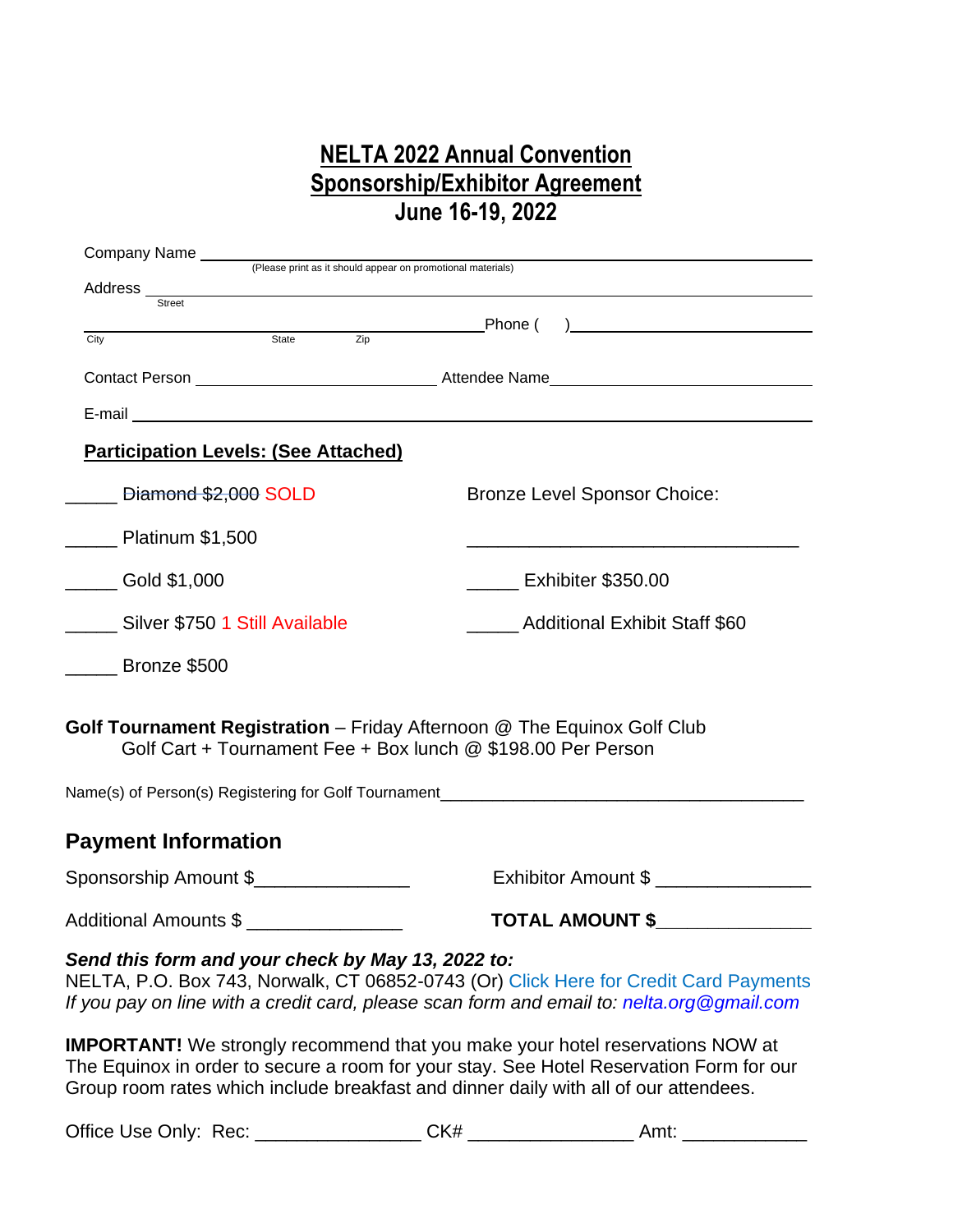

### The Equinox Resort and Spa Welcomes NEW ENGLAND LAND TITLE ASSOCIATION 52nd ANNUAL MEETING AND CONVENTION

### **HOTEL RESERVATION FORM**

Thursday, June 16 – Sunday, June 19, 2022

The staff and management of The Equinox Resort look forward to having you with us. To secure your accommodation, please complete this form and return it to our Reservations Department no later than **May 13, 2022,** guaranteed by a first night room deposit including package amenities, via credit card. After this date, we cannot guarantee availability of guest rooms or the group rate. A confirmation letter will be emailed to you after the reservation has been processed.

**Cancellation**: A cancellation fee of one night's room and tax will be applied to any reservation cancelled less than 14 days prior to arrival.

**Check-in** time is after 4:00 pm. Guests arriving before check-in time will be accommodated as available. **Check out** time is 11:00 am.

| <b>Children's Names and Ages</b> |                                                                                                                                                                                                                                                                                                                                                                                                                                                                                                                                                                                                                                                                                       |  |
|----------------------------------|---------------------------------------------------------------------------------------------------------------------------------------------------------------------------------------------------------------------------------------------------------------------------------------------------------------------------------------------------------------------------------------------------------------------------------------------------------------------------------------------------------------------------------------------------------------------------------------------------------------------------------------------------------------------------------------|--|
|                                  |                                                                                                                                                                                                                                                                                                                                                                                                                                                                                                                                                                                                                                                                                       |  |
|                                  |                                                                                                                                                                                                                                                                                                                                                                                                                                                                                                                                                                                                                                                                                       |  |
|                                  | Package rate includes accommodations, dinner and breakfast daily, resort fee, service charge for all packaged meals, and 10%<br>VT rooms and meals tax. (Resort fee includes: Wireless internet access in guest rooms, meeting space and public areas, valet and self-<br>parking, 24 hour access to business center, use of Equinox Spa facilities – indoor heated pool, sauna, and steam, 24 hour access to<br>Fitness Room, unlimited use of putting green and tennis courts, unlimited local calls and incoming domestic taxes, individual shuttle<br>service throughout Manchester, in-room bottled water, daily newspaper, and access to 855 preserve trails on Mount Equinox.) |  |

- ( ) Single Occupancy \$443.78 per room, per night ( ) Double Occupancy \$591.65 per room, per night
	-
	- ( ) Triple Occupancy \$739.53 per room, per night ( ) Quad Occupancy \$887.41 per room, per night
	- ( ) Children (4-12 years) \$59.33 per day for meals ( ) Infants (3 years & under) Free of Charge

Clambake surcharge: A one-time surcharge of \$37.84 per adult and \$20.46 per child between the ages of 4-12 will be added on the night of the Clambake.

### *Please email the completed form by May 13, 2022 with deposit amount to:*

Samantha Cervini - Email: [scervini@equinoxresort.com](mailto:scervini@equinoxresort.com)

Please Note: The email you provide will be used to send you our secure link for your credit card information. Once completed we will charge the one-night deposit and send you a confirmation letter.

Direct Number: (802) 362-7806 Fax: (802) 362-7775

In-house Reservation: (877) 854-7625 The on-property reservations department is available Monday-Friday 9:00am – 5:00pm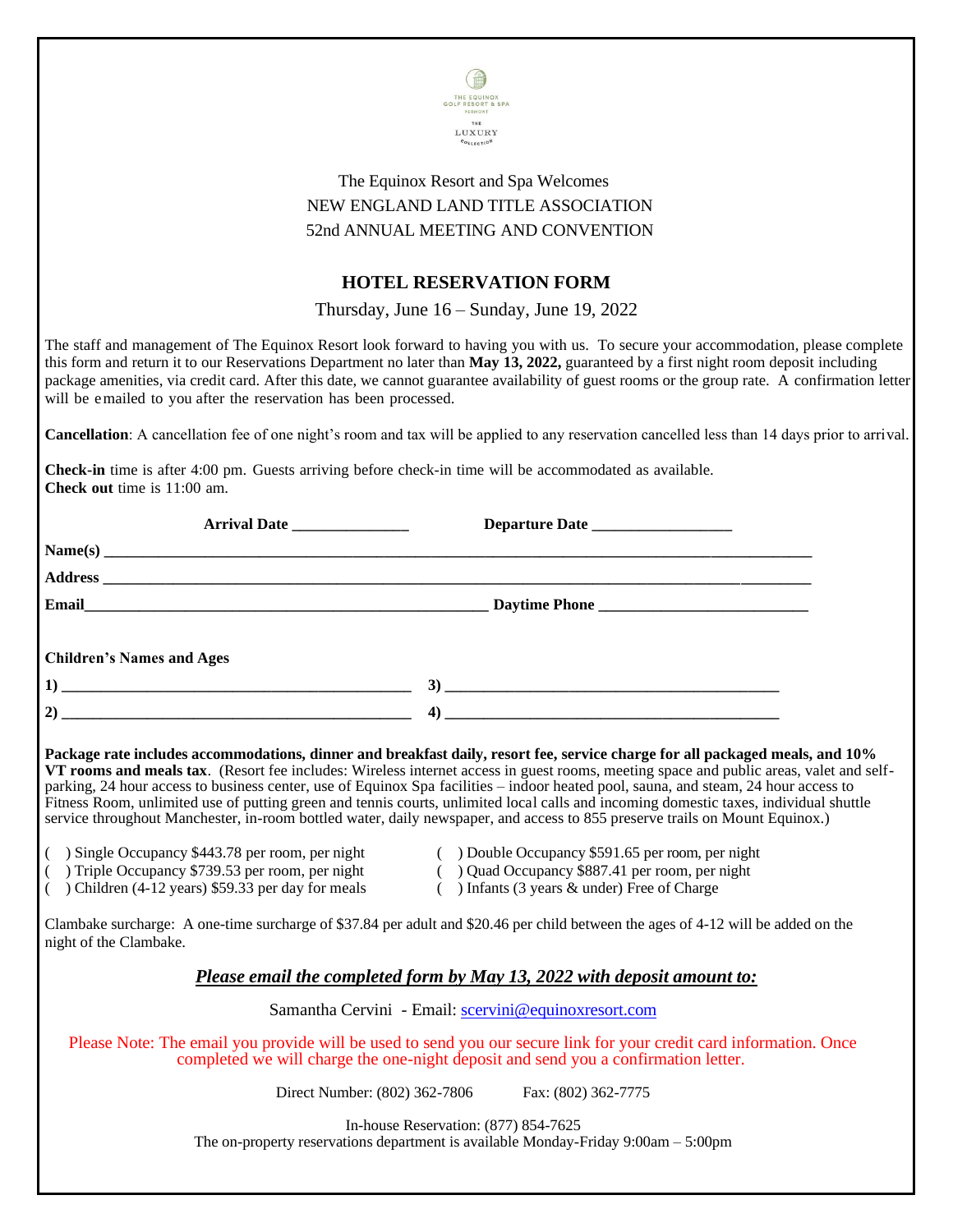# **CHILDREN & TEEN'S REGISTRATION FORM**

## **IMPORTANT! All families attending with children & teens please complete this form so we can plan for your children**

- All children & teens are invited to the Thursday night cocktail reception and dinner as well as the annual Lobster Bake on Friday night.
- We suggest the Underwriter's Cocktail Reception and President's Banquet on Saturday night be attended by adults only please. We've planned an evening of fun for all the children on Saturday night.
- Information regarding Saturday dinner and events for all children/teens is detailed below.

### **Please list name and age(s) of all children or teens attending the convention:**

## **Saturday Evening Activities**

### **Children Age 4 and Up – 6:30 – 10:30pm**

**6:30 – 10:30pm Drop off** children at the Bennington Room The Children's Activity Director has a really special evening planned for this age group. Drop off is in the Bennington Room on Sat. at 6:30pm for a kid friendly dinner then kids will have an evening full of fun and events throughout the resort.

 $1.$   $2.$   $3.$   $3.$ 

### **Older Teens - Evening on their own**

If your teen will be left on their own for the evening and does not plan to attend any of the events listed above, please indicate their name and age in the space provided. For dinner, they have the option of ordering room service or dining at Marsh Tavern.

1.  $2.$  3.

## **Babysitting**

Please call the hotel in advance to arrange for the babysitting service they recommend to guests.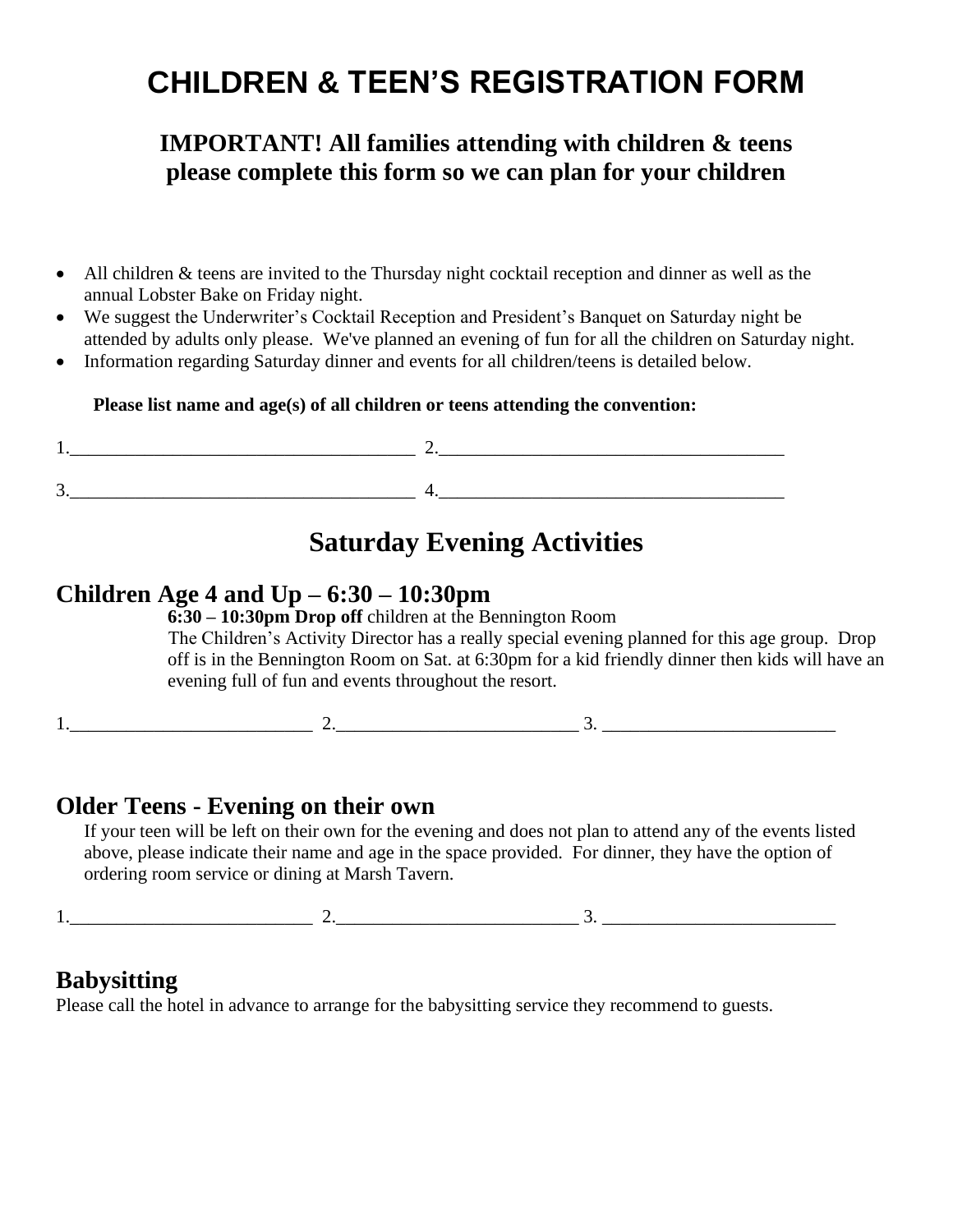

## **NELTA's 52nd Annual Convention June 16 - 19, 2022 Seminar Program Schedule**



### **Friday, June 17, 2022**

**8:30am-12:00** Exhibitors Area Open - **Manchester Foyer**



- **9:00-9:15** Convention Chairperson's Welcome and NELTA President's Greeting - **Manchester Room**
- **9:15-10:15 The New ALTA Forms - Which Endorsement?** Tucker Dulong, Esquire, Title Counsel, CATIC, Westborough, MA
- **10:15-10:30** Coffee Break- **Manchester Foyer**

#### **10:30-11:30 RON Panel**

Carol E. Willoughby, Esquire, V.P., Regional Underwriting Director, New England Region, First American Title Insurance Co., Concord, NH Richard Bramhall, Esquire, Chief Underwriting Counsel, Westcor Land Title Insurance Co., Charlotte, NC

**11:30 - 12:00** Exhibitors Area Remains Open

### **Saturday, June 18, 2022**

#### **8:30am-12:00** Exhibitors Area Open - **Manchester Foyer**

- **9:00-9:15** Meeting & Election, Regular Members **Manchester Room**  Meeting & Election, Associate Members NELTA Annual Business Meeting
- **9:15-10:15 ALTA Keynote Address**: Tara Smith, ALTA Representative, Underwriters Section, Group President, Agency Services, Stewart Title Guaranty Company, Houston, TX
- **10:15-10:30** Coffee Break- **Manchester Foyer**
- **10:30-11:30 Economic Forecast**  Ted C. Jones, PhD, Sr. V.P. & Chief Economist, Stewart Title Guaranty Co., Houston, TX
- **11:30 11:45** Exhibitors Prize Drawing You must be present to Win!